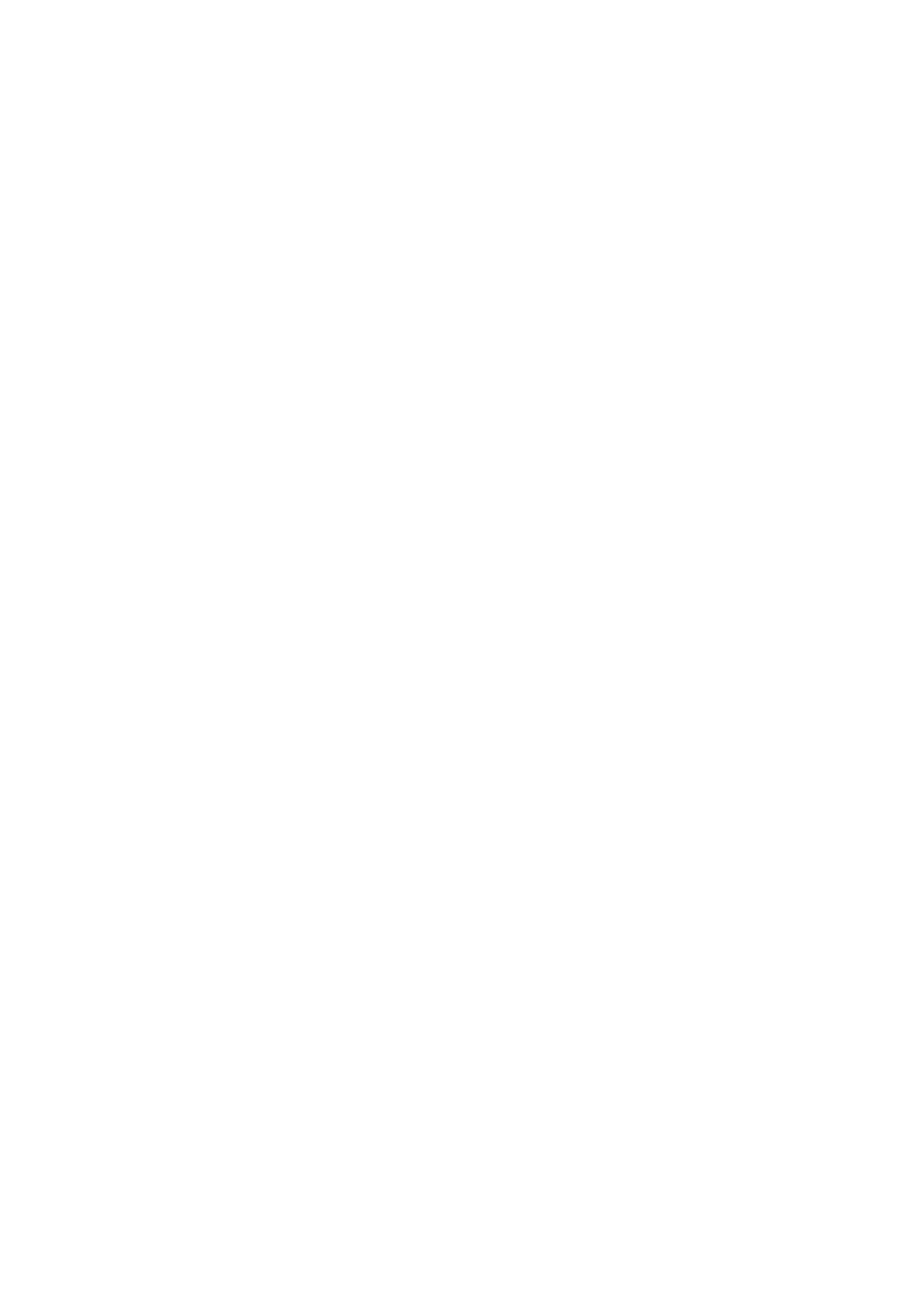# **Annual Equality and Diversity Update for SFC Council Board**

## **Purpose**

1. To inform the Board we will be publishing an Equality Mainstream Report and a new set of Equality Outcomes (EOs) by April 30 2017, consistent with the expectations of the Equality and Human Rights Commission, and the requirements of the Equality Act 2010. This paper summarises the key messages of those reports.

# **Context**

- 2. This paper builds on an initial paper presented to [SFC Board in June 2015,](http://links.sfc.ac.uk/livelinkdav/nodes/245253833/•%09The%20Board%20is%20informed%20that%20SFC%20is%20in%20the%20process%20of%20drafting%20statutory%20equality%20and%20diversity%20reports%20for%20publication%20by%2030%20April%202017%20in%20accordance%20with%20the%20requirements%20of%20the%20Equality%20Act%202010.) followed by our first annual update to the [SFC Board in March 2016,](http://www.sfc.ac.uk/web/FILES/CNP_Councilmeeting11March2016_11032016/SFC16_17_Equality_and_Diversity_annual_update.pdf) in which we reported progress to deliver our EOs for 2015-17 (noted below).
- 3. By April 30 2017, we will publish our progress in statutory Mainstreaming and Equality Outcome reports. Through this process of review we are developing new EOs for the period 2017-21.
- 4. The SFC's EOs aim to remove or minimise disadvantages associated with protected characteristics that might be experienced by a) students and staff in our institutions; and (b) SFC staff. There are four external facing EOs and two internal facing EOs. These are:
	- *Equality Outcome 1 (External)* More even patterns at both a sectoral and an institutional level - of participation, retention and success by different groups of learners, from protected characteristic groups and including those from areas of deprivation and care backgrounds where they interact.
	- *Equality Outcome 2 (External)* Understand the diversity of college and university staff, management and governing bodies leading to specific Equality Outcomes for improvement by AY 2017-18.
	- *Equality Outcome 3 (External)*  An improved and aligned evidence base for equality, informed by increased rates of disclosure across protected characteristics.
	- *Equality Outcome 4 (External)* Advancement in the mainstreaming of equality and diversity within colleges and universities within the outcome agreement process.
	- *Equality Outcome 1 (Internal)* We will better understand and improve equality and diversity within our workforce through increased disclosure and positive action initiatives.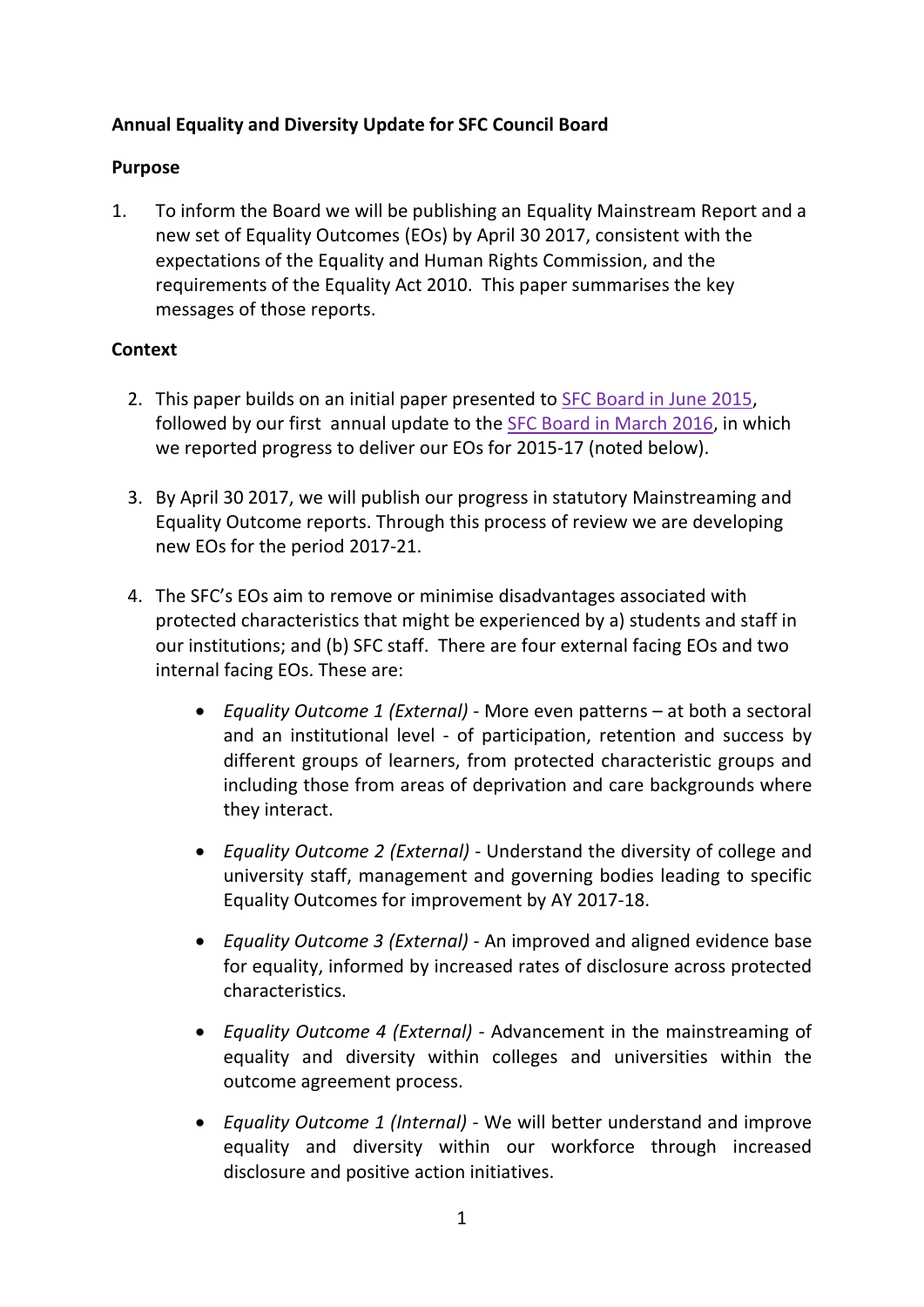• *Equality Outcome 2 (Internal)* - Equality and diversity consideration is central to SFC policy development, decision making and delivery.

# **Looking back**

5. In the March 2016 report, we identified two priorities to progress our EOs: improvements to data and analysis; and more focus on the use of Equality and Human Right Impact Assessments (EHRIA) to inform and drive policy changes. In addition, we wanted further to embed equality into SFC functions across the organisation.

# **Using data**

- 6. Improvements in this area have been helped by the duty placed on SFC to conduct reviews of widening access every three years as outlined in [Section 16](http://www.legislation.gov.uk/asp/2013/12/section/16)  [of the Post-16 Education \(Scotland\) Act](http://www.legislation.gov.uk/asp/2013/12/section/16) 2013. The data and analysis developed through this process takes account of protected characteristic groups independently, and with consideration to the impact of socio-economic status.
- 7. We have a robust 4 year data analysis that examines entrants to both colleges and universities by socio-economic background and by selected protected characteristics: Scottish Index of Multiple Deprivation (SIMD), age, disability, ethnicity and gender. The scope includes successful completions in colleges and college leaver destinations, as well as retention within universities and university-graduate destinations by the above characteristics.
- 8. Additionally, the creation of our [Gender Action Plan](http://www.sfc.ac.uk/web/FILES/Corporate_publications_SFCCP052016_GenderActionPlan/SFCCP052016_Gender_Action_Plan.pdf) (GAP) demonstrates effective data scrutiny and policy development delivered over 2015-17 in which our teams worked together on the data required to underpin the plan.
- 9. We will build on these strengthened team links to drive forward our GAP, and improve understanding of equality and diversity more broadly across the organisation. For example:
	- We have organised all-staff events to understand the issues underpinning gender imbalances and what more colleges and universities can do to address them.
	- We also organised a specific briefing session for outcome agreement managers focused on the same theme and have committed to use our corporate training plan to improve understanding of gender inequality across our policy and practice both as an employer and funder for all SFC staff and Board members.
	- From November 2016, institutions began to use the analysis within their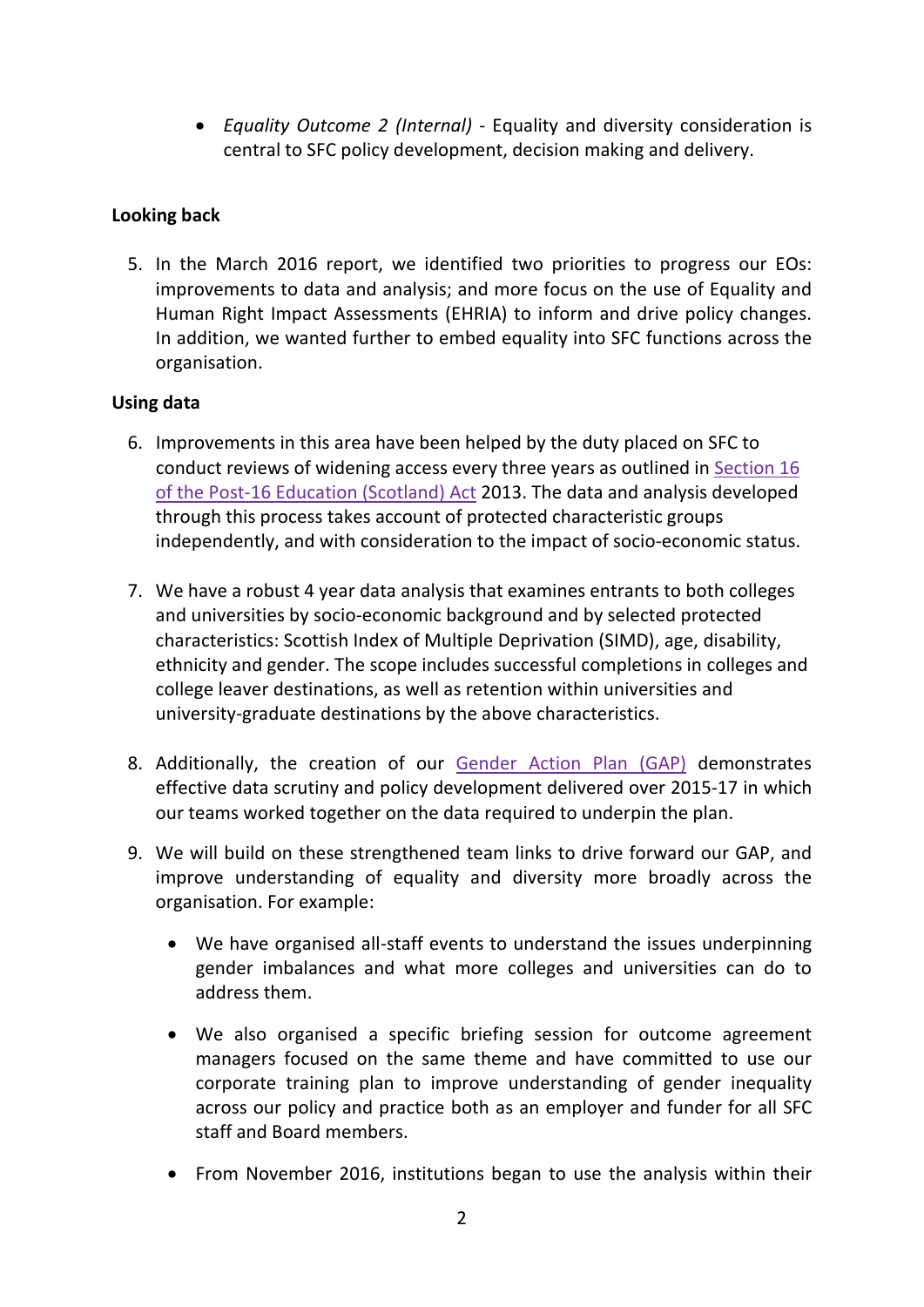2015-16 OAs (which identified underrepresentation by gender in their institution) to identify what key actions in what subject areas are required to make change. This analysis will now feed into institutional or regional GAPs. These plans are a key focus of SFC's national plan due to the need to ensure better join up, partnership and strategic oversight of policy and practice focused on tackling gender imbalances at a national, regional and institutional level.

### *Equality and Human Right Impact Assessments*

- 10. We have designed and implemented an improved EHRIA process across all SFC functions. Led and supported by an internal Equality and Diversity Group (EDG), this improvement effort has included training opportunities for all staff. Further details on the EDG are in the next section.
- 11. Substantive achievements from this work include an EHRIA process for our Outcome Agreement and funding processes, and a requirement for all Strategic Funding requests to include an EHRIA. Moreover, we are also considering how we might regularly report progress to the Access and Inclusion Committee.
- 12. In relation to our internal EOs, EHRIAs are required for any changes to HR policies and procedures (as part the consultation/negotiation process between HR and Unite) and a completed EHRIA must be signed off by the Chief Operating Officer whenever a new HR policy/procedure is ratified. An EHRIA is currently being conducted on our accommodation review project.
- 13. This improved EHRIA process has helped support our HR processes: we have revised our equality and diversity policy; taken consideration of protected characteristics in our Fair Absence Management Guidance; introduced Gender Reassignment Guidelines; and matched contractual shared parental leave pay with maternity pay to allow parents to share leave more flexibly. Additionally, we have:
	- Refreshed our equality and diversity monitoring processes to enhance our understanding and allow better benchmarking with other NDPBs
	- Revised our Style Guidelines to be more accessible
	- Participated in Edinburgh Council's Job Education Training scheme for school students to improve our communication with and understanding of young people in the workplace.
- 14. We have also migrated from the national "*Positive about Disabled People*" scheme to the "*Disability Confident*" scheme. And we have a responsive training and development strategy: 91% of staff have completed our introductory elearning; and 58% of our staff have had some kind of additional equality and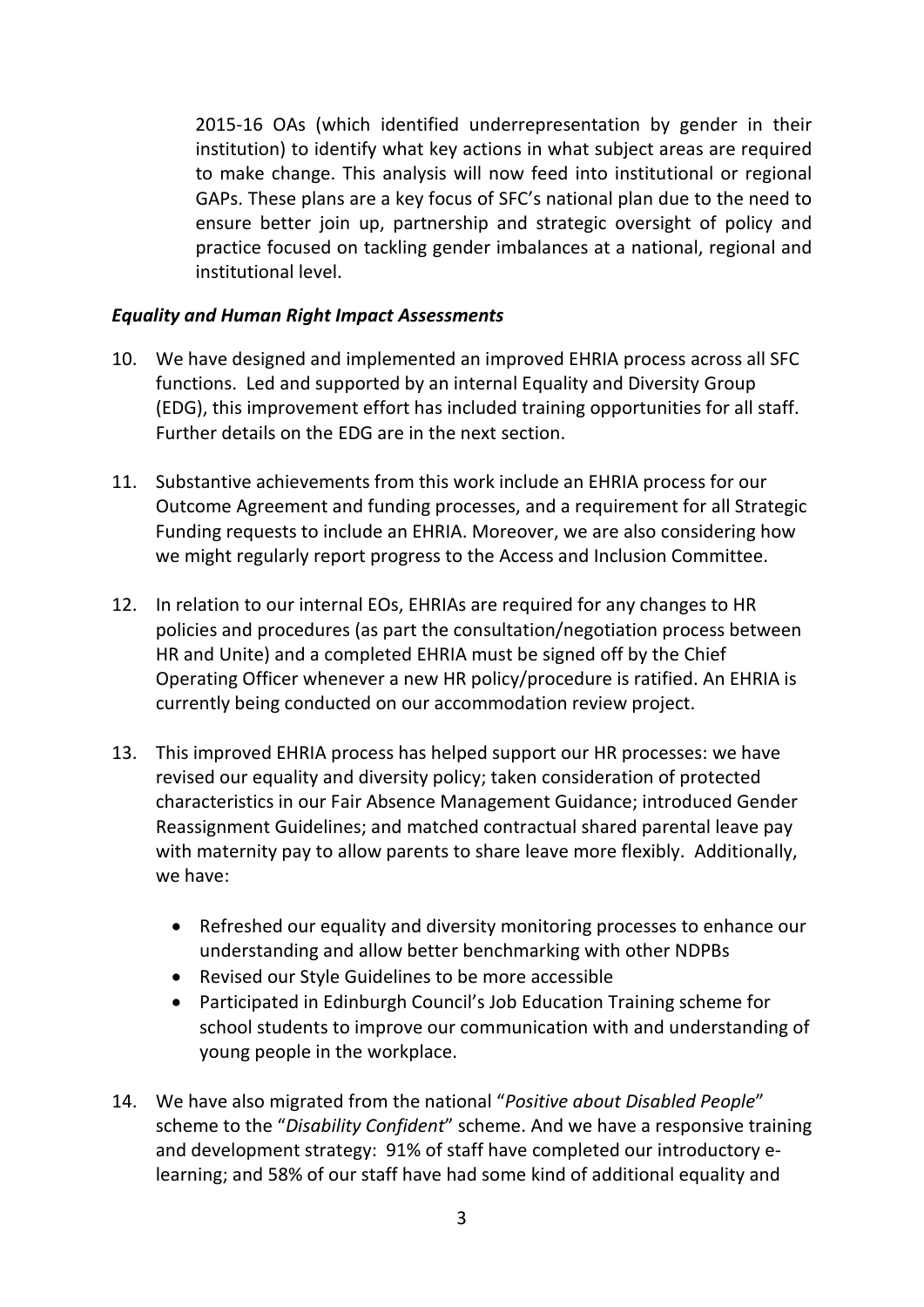diversity training. We have promoted significant calendar dates relating to equality and diversity and consulted with staff about how best to continue this.

## *Supporting equality work across all of the SFC functions*

- 15. The EDG meets monthly to drive forward action on equality and diversity. Our Interim Chief Executive and Interim Director of Access, Skills and Outcome Agreements are both fully involved in the group which provides a helpful link to, and from, our SMT.
- 16. The EDG includes a Coordinator for each of our EOs who works with colleagues across the SFC to progress their allocated EO. They also provide progress reports on their EO to the EDG which, in turn, informs our mainstream report.
- 17. We should note that the EDG evolved from a group of volunteers who were keen to improve our approach to equality across the SFC. Their input has been invaluable, enabling us significantly to advance our EOs. In future, we want to ensure that the role of EO Coordinators is included in forward job plans so that time is defined further to develop our commitment to equality.
- 18. Finally, we provide funding to the Equality Challenge Unit, the College Development Network and the Higher Education Academy so that they can support our external facing EOs. Funding is allocated separately to each organisation with an over-arching work plan to ensure activity is coordinated. SFC is also a member of a Non-Departmental Public Bodies Equality Forum.

## **Looking forward**

- 19. In terms of focus, our current EOs are broadly right, but we plan to make some adjustments to enable us to focus on key issues. We want:
	- Universities to consider the under-representation of socio-economic groups, particularly in relation to our school leavers, as evidenced by the *Blueprint for Fairness*.
	- Colleges to achieve an improved parity of outcome (defined as successful completions and destinations) between socio-economic groups and other protected characteristics.
	- We have identified different issues for staff in colleges and universities that require specific EOs

## **Monitoring and evaluating progress**

20. We will publish a mainstream report and EOs by 30 April and provide the Board with a further progress report in spring 2018. We will also work to ensure that